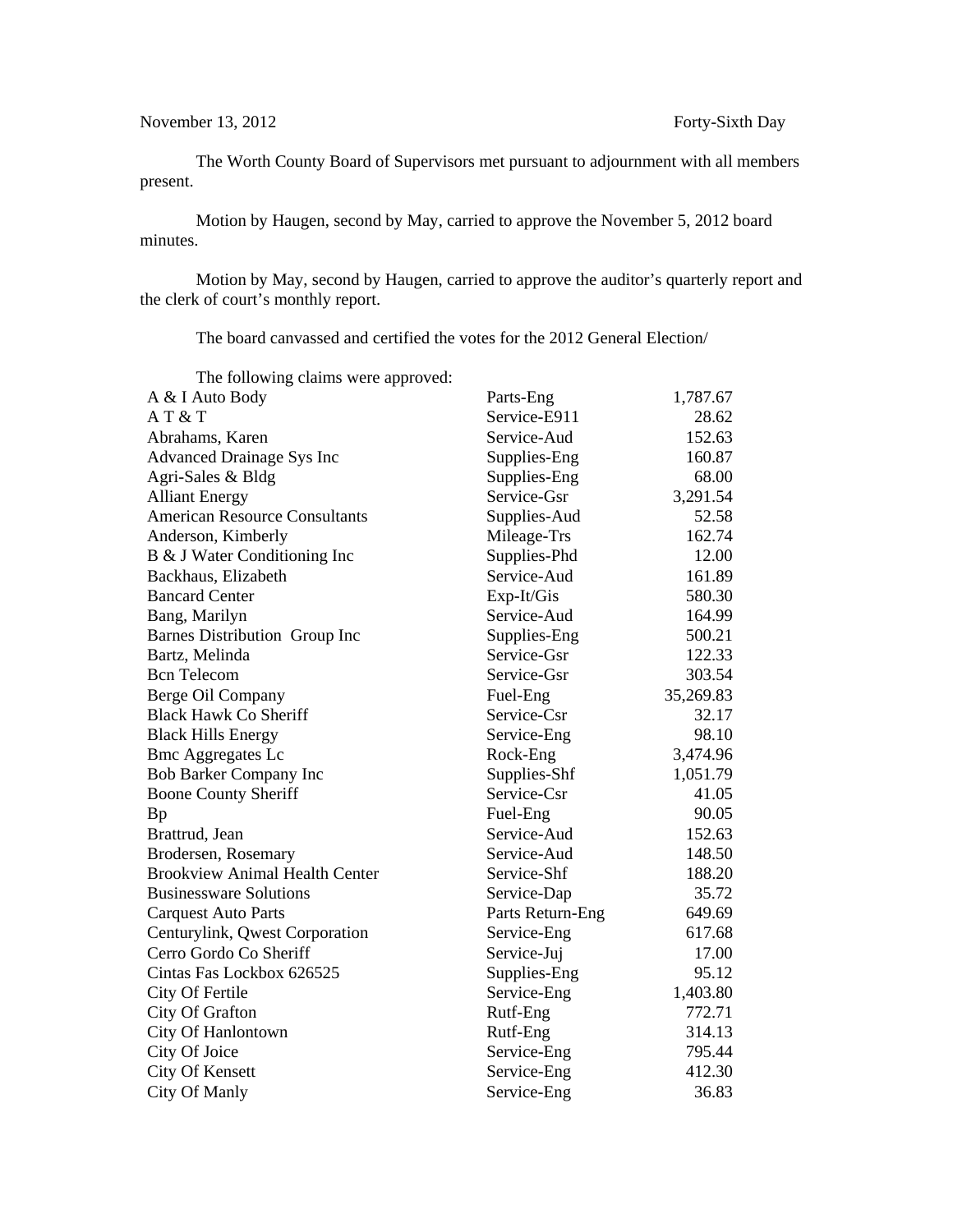| <b>City Of Northwood</b>       | Service-Vaf      | 314.92     |
|--------------------------------|------------------|------------|
| <b>City Shoe</b>               | Supplies-Con     | 161.99     |
| Clark, Kay                     | Mileage-Aud      | 16.48      |
| Cnh Capital                    | Parts-Con        | 214.79     |
| Cooper, Dianne                 | Service-Aud      | 164.99     |
| <b>County Social Services</b>  | Exp-Mha          | 154,515.19 |
| Dearborn National Life Ins Co  | Cobra Dental Ins | 25.90      |
| Des Moines Stamp Mfg Co        | Supplies-Shf     | 26.70      |
| Diamond Mowers Inc             | Supplies-Con     | 179.38     |
| Erdmann, June                  | Service-Aud      | 152.63     |
| Esri                           | Service-Dap      | 5,514.38   |
| Falkstone Llc                  | Rock-Eng         | 161.06     |
| <b>Fallgatter's Market</b>     | Supplies-Con     | 15.99      |
| <b>Fastenal Company</b>        | Supplies-Eng     | 35.03      |
| Ferley, Paul                   | Mileage-Vaf      | 96.82      |
| Foss, Genie                    | Service-Aud      | 152.63     |
| Greve Law Office               | Exp-Aty          | 147.00     |
| Groh, Zelda                    | Service-Aud      | 148.50     |
| Grovhac, Inc.                  | Supplies-Con     | 1,148.40   |
| Hackbart, Philip E.            | Mileage-Vaf      | 24.72      |
| Hancock Co Sheriff             | Service-Csr      | 76.65      |
| Hanson, Jake                   | Mileage-Trs      | 487.19     |
| Hanson, Jim                    | Exp-Con          | 64.24      |
| Hartman, Renee                 | Service-Aud      | 152.63     |
| Haugen, David                  | Mileage-Sup      | 32.96      |
| Hawkeye Legal Services Inc     | Service-Csr      | 60.00      |
| <b>Heartland Power Coop</b>    | Service-Wwt      | 1,521.89   |
| Henry M. Adkins & Son Inc.     | Supplies-Aud     | 64.87      |
| Holden, Sandra                 | Service-Aud      | 159.83     |
| Huber Supply Co                | Supplies-Credit  | 206.12     |
| Ia County Recorders Assn       | Edu-Rec          | 50.00      |
| Ia Dept Of Agriculture         | Exp-Levy         | 1,689.00   |
| Ia Dept Of Public Safety       | Service-Shf      | 1,623.00   |
| Ia Emergency Management Assoc  | Dues-Ema         | 50.00      |
| Ia Prison Industries           | Supplies-Eng     | 1,486.58   |
| Ia State Sheriffs & Deputies   | Dues-Shf         | 475.00     |
| Imwca                          | Prem-Ins         | 7,885.00   |
| Iowa Co Sheriff                | Service-Csr      | 29.93      |
| Ip Pathways                    | Service-Dap      | 7,000.00   |
| Isac                           | Edu-Trs          | 390.00     |
| Iscta                          | Dues-Trs         | 325.00     |
| J & J Machining Welding & Fabr | Supplies-Eng     | 887.55     |
| <b>Johnson Vinyl Graphics</b>  | Supplies-Tra     | 336.00     |
| Johnson, Janelle               | Service-Aud      | 158.81     |
| Kossuth County Sheriff         | Service-Csr      | 15.00      |
| Kriss Premium Products Inc     |                  |            |
|                                | Supplies-Gsr     | 625.47     |
| Kuennen, Art                   | Service-Eng      | 1,070.00   |
| Kuennen, Tina L                | Supplies-Gsr     | 19.30      |
| Kvam, Nancy                    | Service-Aud      | 177.34     |
| L R Falk Const Co              | Rock-Eng         | 2,005.42   |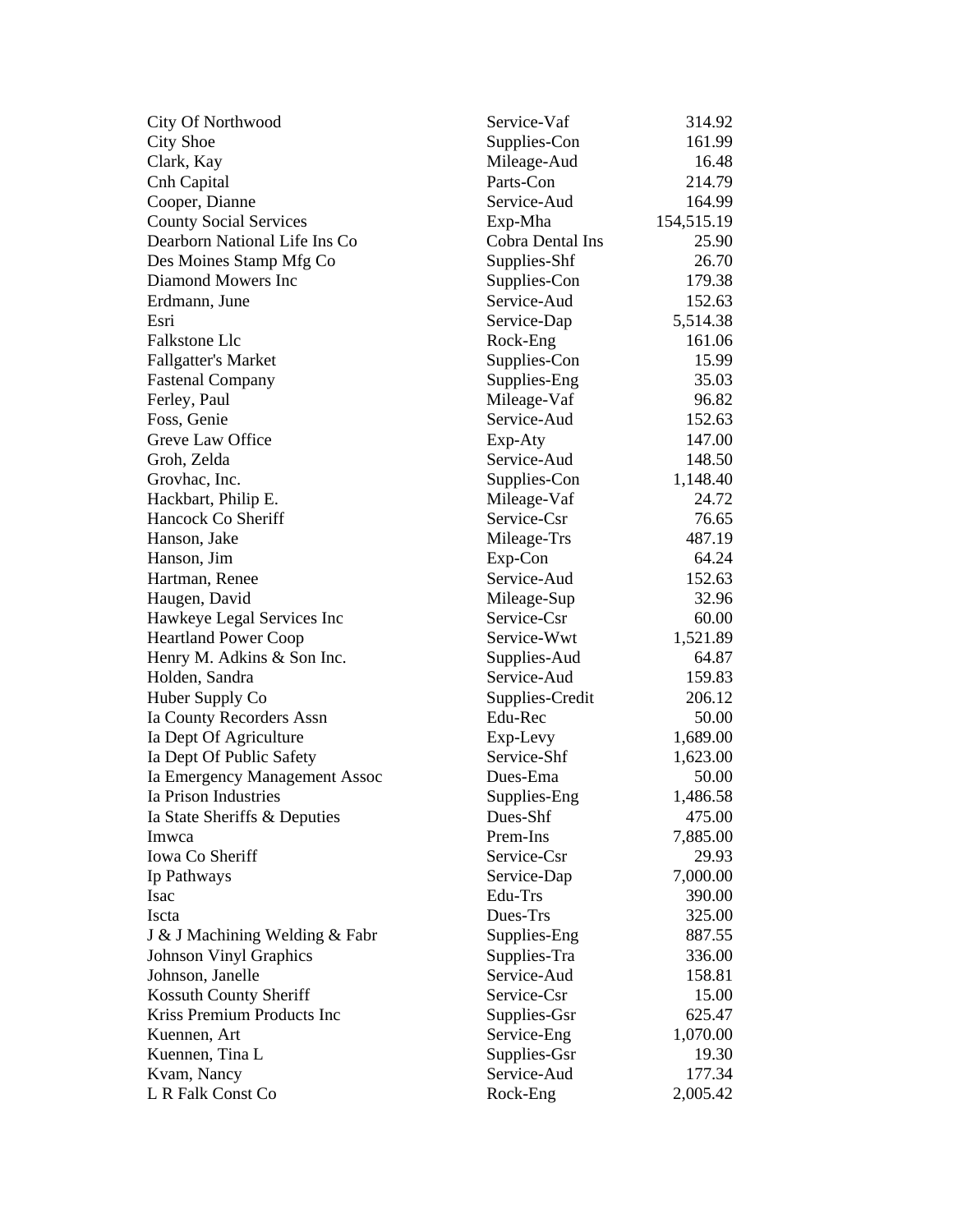| <b>Larry Elwood Construction</b>   | Service-Eng  | 1,105.00 |
|------------------------------------|--------------|----------|
| Larsen Plumbing & Heating Inc      | Service-Gsr  | 980.28   |
| Lestrud, Scott                     | Safety-Eng   | 120.97   |
| Levorson, Judy                     | Service-Aud  | 166.01   |
| Levorson, Ruth                     | Service-Aud  | 158.80   |
| Lexisnexis                         | Service-Aty  | 134.00   |
| Low, Lois                          | Service-Aud  | 213.40   |
| Low, Richard R                     | Fuel-Asc     | 58.68    |
| Mahaska County Sheriff             | Service-Csr  | 57.50    |
| Mail Services Llc                  | Supplies-Trs | 219.63   |
| Manly Junction Signal              | Service-Phd  | 1,223.02 |
| Mark's Tractor                     | Parts-Eng    | 563.52   |
| Marshall & Swift Inc               | Supplies-Gsr | 302.77   |
| <b>Martin Marietta Materials</b>   | Rock-Eng     | 1,470.11 |
| <b>Mason City Business Systems</b> | Service-Trs  | 100.59   |
| <b>Mason City Tire Service</b>     | Tires-Eng    | 9,824.00 |
| Mathahs, Dolores                   | Service-Aud  | 159.83   |
| Matt Parrott/Storey Kenworthy      | Supplies-Aud | 100.51   |
| May, Dennis                        | Mileage-Sup  | 53.56    |
| Mediacom                           | Service-Phd  | 455.89   |
| Medlang, Linda                     | Service-Aud  | 179.42   |
| Melby, Ruth                        | Mileage-Mha  | 31.93    |
| Mental Health Ctr Of N Ia Inc      | Service-Shf  | 176.00   |
| <b>Metal Culverts Inc</b>          | Supplies-Eng | 479.33   |
| Michaelis, Carrol                  | Service-Aud  | 173.23   |
| <b>Midwest Wheel Companies</b>     | Parts-Eng    | 349.95   |
| Mireles, Sandra                    | Mileage-Mha  | 494.40   |
| Moretz, Joleene                    | Service-Aud  | 132.00   |
| Mueller, Dean A                    | Edu-Ema      | 31.85    |
| <b>Municipal Cms</b>               | Service-Dap  | 1,200.00 |
| Nedved, Carolyn                    | Service-Aud  | 148.50   |
| Niacog                             | Service-Tra  | 2,930.10 |
| No Ia Juvenile Detention           | Service-Juj  | 750.00   |
| North Country Equipment Llc        | Parts-Eng    | 122.00   |
| Northwood Anchor                   | Service-Trs  | 1,575.68 |
| Northwood Electric Inc             | Service-Shf  | 2,179.72 |
| Northwood Fire Department          | Rent-Aud     | 50.00    |
| Northwood Sanitation Llc           | Service-Gsr  | 181.50   |
| Northwood True Value               | Supplies-Phd | 599.34   |
| Nuss Truck & Equipment             | Service-Eng  | 1,097.31 |
| Olsen, Laurie                      | Mileage-Aud  | 40.17    |
| <b>Olson Trading Post Inc</b>      | Supplies-Con | 29.98    |
| Overhead Door Co Of Mason City     | Service-Shf  | 2,418.00 |
| Palo Alto Co Sheriff-Emmets        | Service-Csr  | 19.09    |
| Pathology Assoc Of Mason City      | Service-Mex  | 600.00   |
| Peopleservice, Inc.                | Service-San  | 2,000.00 |
| Petersen, Renee                    | Service-Aud  | 183.52   |
| Pocahontas County Sheriff          | Service-Csr  | 28.50    |
| Pollard                            | Service-Gsr  | 120.00   |
| Popp Farm Drainage                 | Service-Eng  | 170.91   |